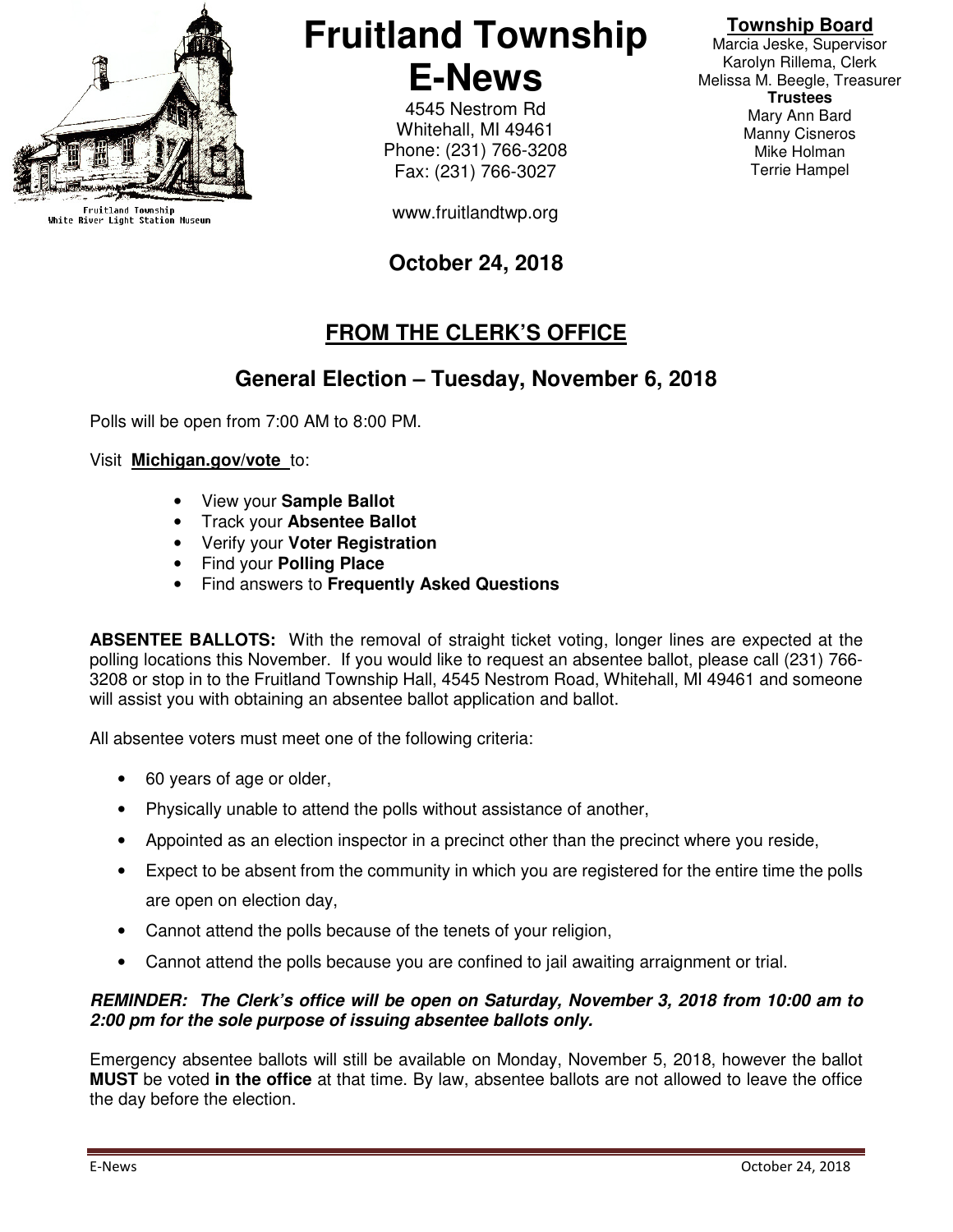# **SCENIC ROAD DOCK**

I just received word that the Scenic Road Dock will be removed this week. The White Lake Association handles the installation and removal of the dock and you may remember they also installed a life jacket loaner station at the Scenic Road boat launch this summer. They also maintain the weather station and video cam at the White River Light Station which I just found out because the weather station is currently not working properly but their working on it. I'd like to personally thank this group for all that they do for Fruitland Township and for the residents of the White Lake area and also for White Lake itself. Visit their website at www.whitelakeassociation.org to learn more.

# **ECOLOGY STATION**

The Ecology Station will be closed on Wednesdays beginning the first week of November. Wednesday hours will resume in March 2019.

# ReLeaf \* Michigan

# Tips for Preparing Trees and Shrubs for winter

Michigan winters can be hard on landscaped plants. Winter burn is one of the most common ways boxwood, holly, rhododendron, and most conifers are damaged. Symptoms often develop when temperatures warm up in late winter and early spring. While a tree is creating its food by photosynthesis, it is releasing large amounts of water through the process of transpiration. When the tree is unable to obtain the water it needs due to drought or frozen soil, this can result in dehydration, foliar damage, and possibly death.

Here are a few tips to help prepare your plants for the winter:

- One of the most important things to do is maintain thorough watering in the fall. When the growing season is coming to a close, continue to water all woody plants until the ground freezes - especially newly planted trees and shrubs, and all evergreens. This will help combat winter burn.
- Conifers that regularly suffer from winter burn will benefit from a barrier constructed of a double layer of burlap. This will help to block the prevailing winter winds and can also protect from deicing salt spray.
- Young trees can be protected by using plastic tree guards around the base of the truck. This will prevent damage from gnawing critters such as rabbits and mice. Make sure the tree guards go high enough to be above the snow line. Always remove them in the spring to prevent the guard from trapping moisture against the bark in the summer. Moisture can attract insects and pathogens.